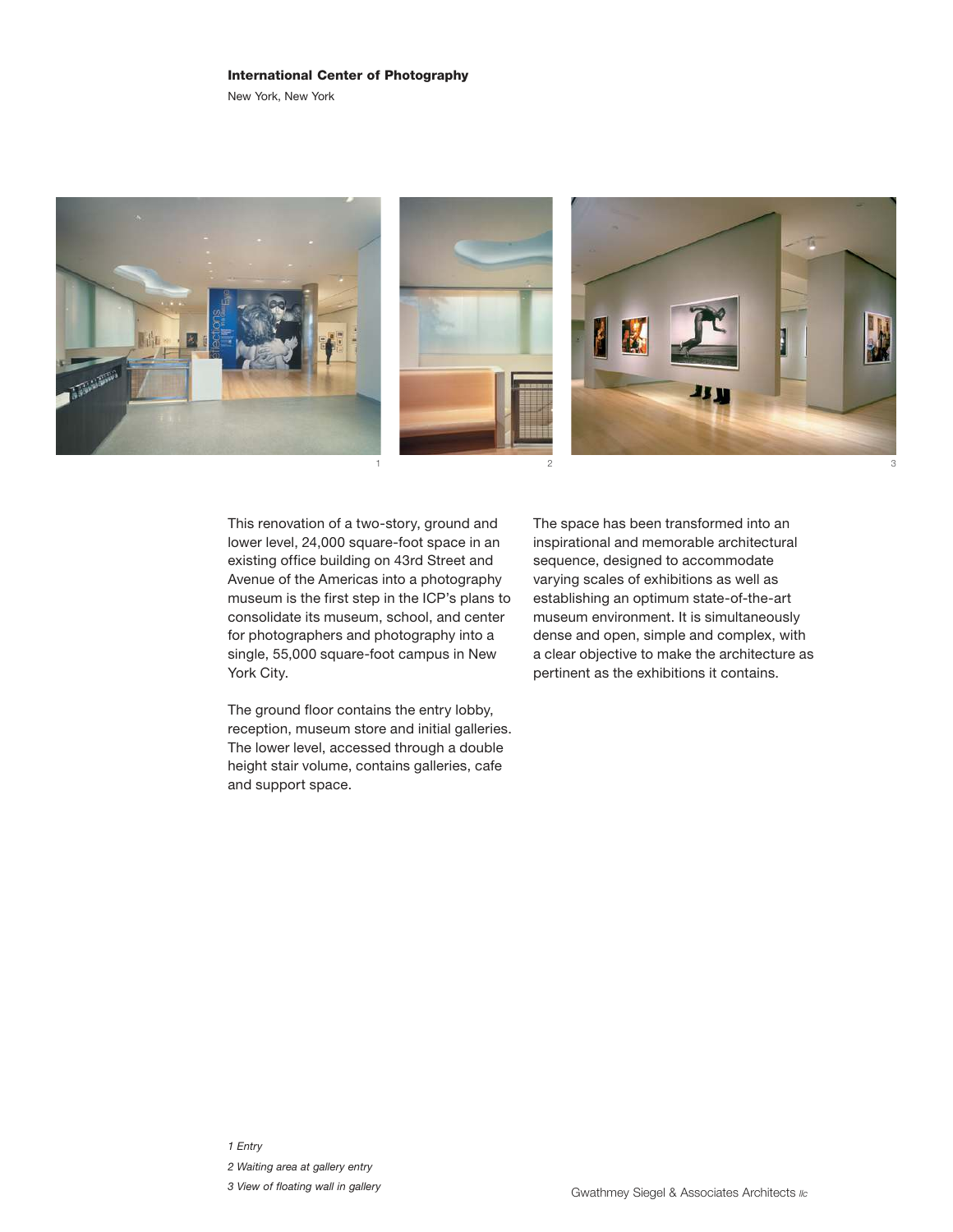

*View from stair looking toward upper and lower galleries*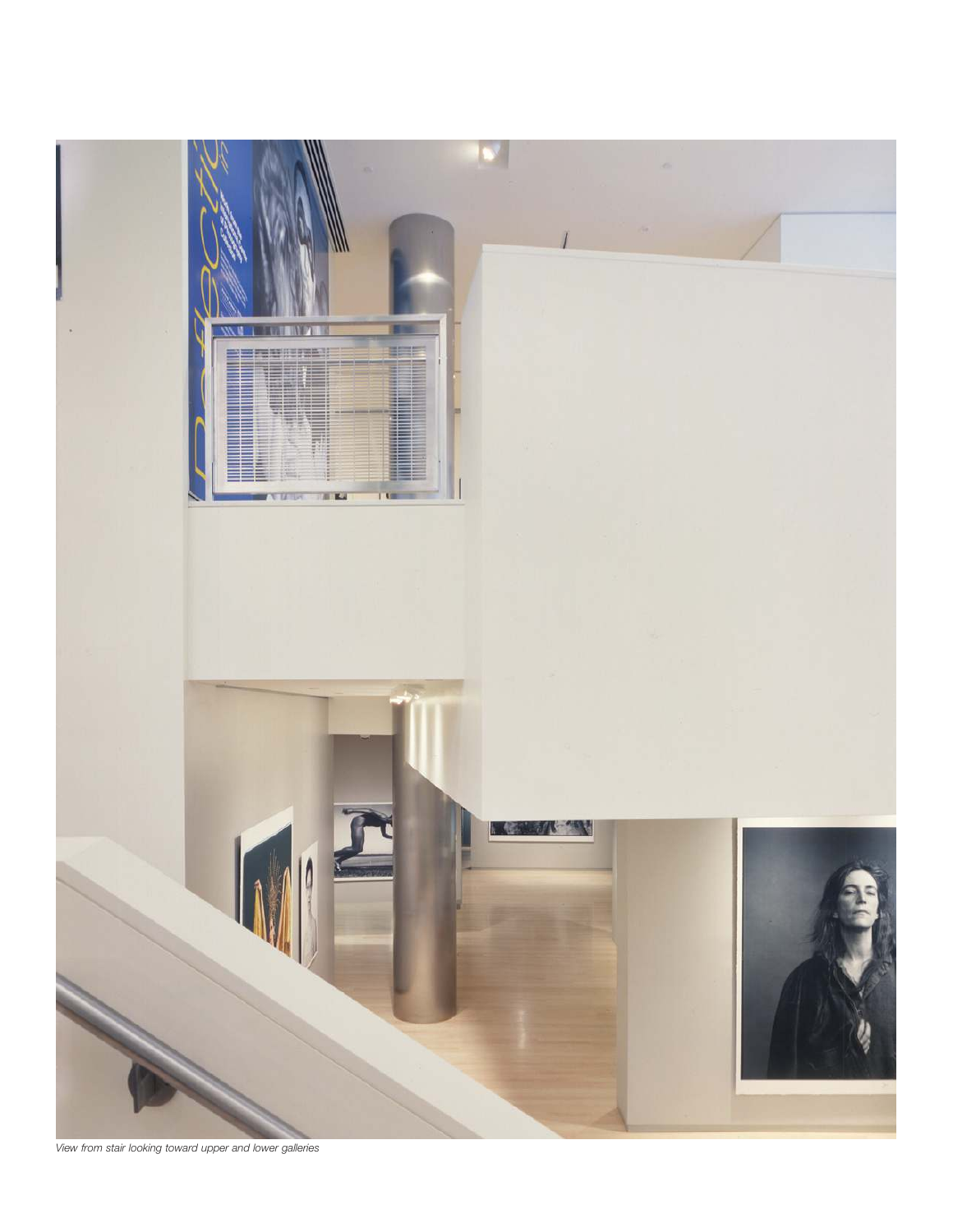

*Museum cafe and lower-level galleries*